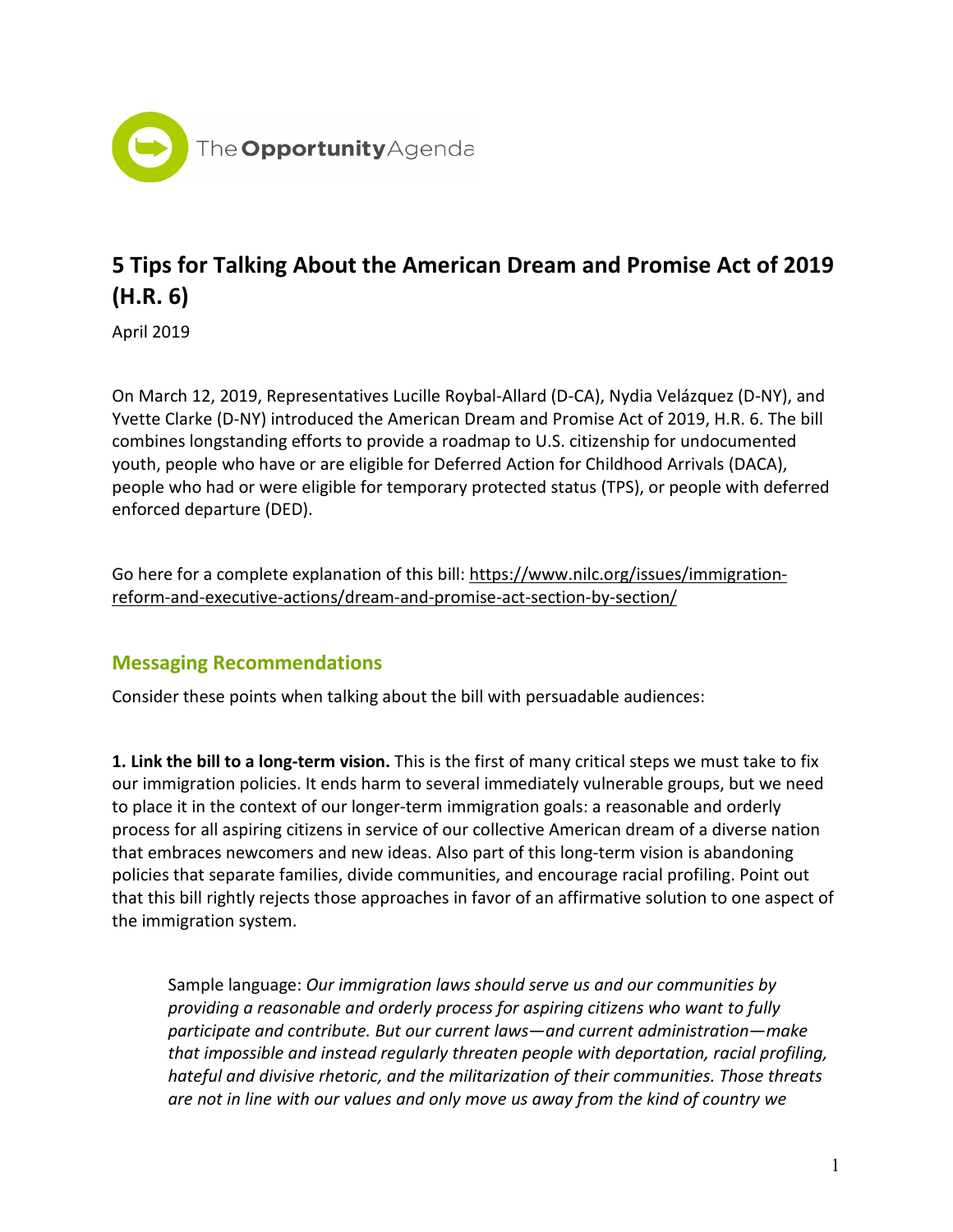*should be: one that welcomes and embraces immigrants and the diversity they bring us; that understands and encourages their important contributions to our culture, society, and economy; and that rejects any policy that divides communities and excludes people. The Dream and Promise Act is an important step toward realizing this vision of a better country. Please call and tell Congress that we need to pass it now.* 

**2. Underscore the values this bill upholds.** By rejecting the racism and discrimination that the current administration has promoted and encouraged, this bill redirects us toward our core values: dignity, respect, diversity, and inclusion. Emphasize that Dreamers, and TPS and DED recipients, share those values and have been living in and contributing to communities for, in many cases, decades. Call on audiences to reject policies that hurt anyone but particularly those that needlessly disrupt the lives of people who are just short of being technically American only because our outdated laws stand in their way.

**Sample language:** *We make gains together as a country when we welcome immigrants, ensure that everyone is treated with dignity and respect, and embrace the diversity that immigrants bring as they contribute new perspectives toward our problem solving. Immigration makes us stronger, while policies that aim to divide us only make us weaker. The Dream and Promise Act recognizes the contributions of Dreamers, and TPS and DED recipients, and is a first step toward providing a pathway to citizenship for all immigrants. Call your representatives and urge their support for this critical bill.*

**Sample language:** *We are stronger when we work together and when we learn from each other's experiences. When people from different backgrounds join together we all benefit from the diversity of those perspectives. It helps us find new ways to deal with old challenges. But we are not taking full advantage of this source of strength. Immigration is a core part of the American experience, but we're not taking advantage of this source of strength. Instead, we're seeing policies that threaten community members with deportation due to a combination of our neglected and outdated immigration laws and an administration bent on decreasing immigration any way it can, including separating families. The American Dream and Promise Act is one step toward righting some of the wrongs our immigration laws and this administration have inflicted. Urge your members of Congress to support it.*

**3. Use values to specifically reject calls for more enforcement.** Emphasize that this bill rejects trading harms to one community for harms to another. Outline in real-world terms the ways that current enforcement policies harm people, families, and communities. Describe specifically what deportation means: that people will lose their families, communities, and livelihoods and find themselves in a country they may not know at all and/or certainly have limited ties to and puts them in danger.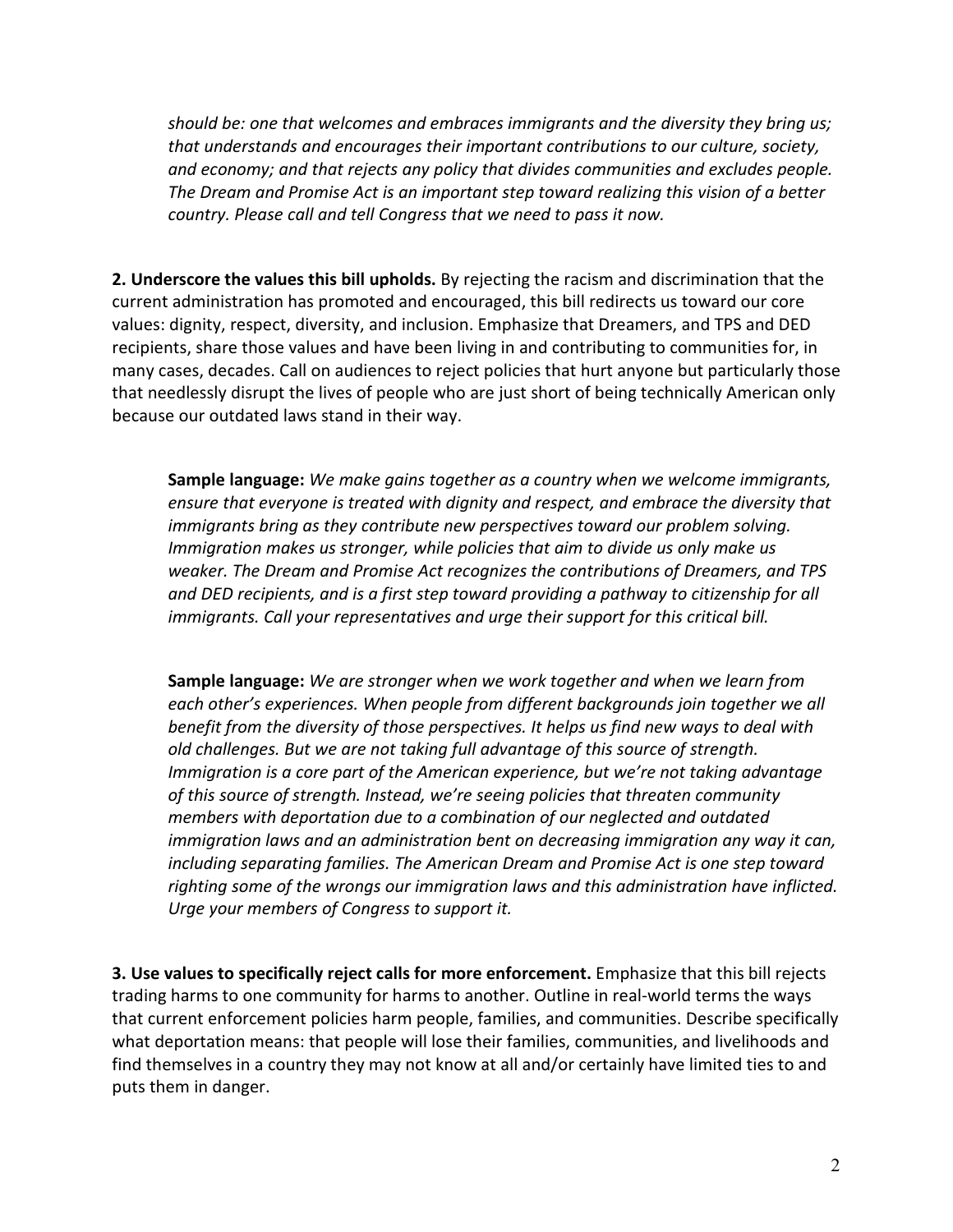**Sample language:** *We all want to live in communities where we feel safe and protected. But our immigration laws, and the current administration, make this impossible for millions of our immigrant neighbors, including Dreamers and recipients of TPS and DED. It is well past time to reject policies that further inflict pain on these vulnerable communities. These are people who have already experienced the separation of parents from their American-born children through deportation, have faced legislation that encourages racial profiling and local police cooperation with ICE, and have lived with uncertainty for years because they have no clear pathway to citizenship. They deserve real solutions, as do their communities, families, and employers. Tell Congress to pass the American Dream and Promise Act today.*

**4. Stress the urgency of this bill for all of us.** Dreamers and TPS and DED recipients don't need or deserve the added disruption to their lives that the termination of these policies has caused. We need a remedy now. Point out the connections that Dreamers and TPS and DED recipients have established in their communities to show how those disruptions affect us all.

**Sample language:** *The administration has proven again and again its appetite for stripping protections away from immigrants, including Dreamers and TPS and DED recipients. Soon all will be at risk of deportation, disrupting their lives and the lives of their families, friends, and communities, as well as that of their employers, customers, and clients.*

**5. Highlight public opinion.** Remind audiences that the majority of Americans want to protect the Dreamers and believe that immigration is core to our identity and important to our economy. Voters also agree that diversity is an important value and that we should treat everyone with dignity and respect. $1$ 

**Sample language:** *People in this country understand the important role that immigration plays in our core identity and our economy. There is strong support for Dreamers, while most reject the administration's obsession with the border wall and the militarization of that region. We want real solutions that uphold our values and move us forward together. The Dream and Promise Bill is a step toward that vision.*

<span id="page-2-0"></span><sup>&</sup>lt;sup>1</sup> https://www.npr.org/2018/02/06/583402634/npr-poll-2-in-3-support-legal-status-for-dreamersmajority-oppose-building-a-wal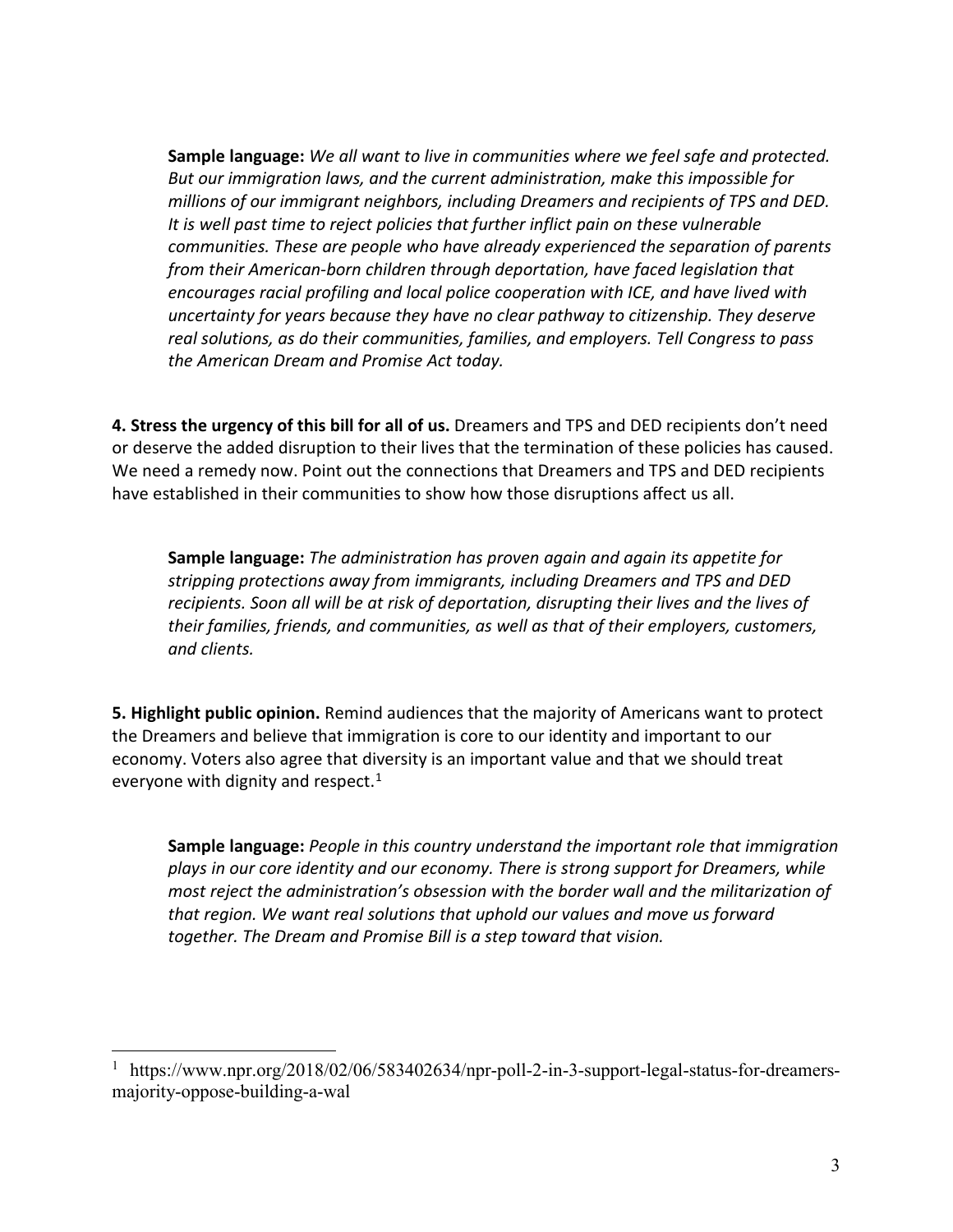## **Building a Strategic Message**

One formula for building an effective message is Value, Problem, Solution, Action. Using this structure, we lead with the shared values that are at stake, outline why the problem we're spotlighting is a threat to those values, point toward a solution, and ask our audience to take a concrete action.

**Lead with values and vision.** Most communicators agree: people don't change their minds based on facts alone, but rather based on how those facts are framed to fit their emotions and values. Shared values help audiences "hear" messages more effectively than do dry facts or emotional rhetoric.

> • *We are strongest when we embrace the diversity of our nation*—*this means welcoming and embracing immigrants and treating everyone with dignity and respect.*

**Introduce the problem.** Frame problems as a threat to your vision and values. This is the place to pull out stories and statistics that are likely to resonate with the target audience.

• *Our current immigration laws, and the current administration, are an active threat to this vision. By stripping away protections and threatening the deportation of Dreamers and recipients of TPS and DED, the administration is needlessly injecting chaos and uncertainty into their lives. This is disruptive and cruel*—*to these new Americans as well as to their families and communities.*

**Pivot quickly to solutions**. Positive solutions leave people with choices, ideas, and motivation. Assign responsibility—who can enact this solution?

• *We need immigration policies that provide a reasonable and fair process for becoming citizens and protect people from the disruption and fear they face when they are just trying to go about their daily lives.*

**Assign an action.** Try to give people something concrete that they can picture themselves doing, like making a phone call or sending an email.

> • *Call your member of Congress today and tell them to support the American Dream and Promise Act.*

## **Message Examples**

"The Dream and Promise Act will make a positive difference in the lives of millions of people. MoveOn members, supporters in the Congress and others nationwide are sending a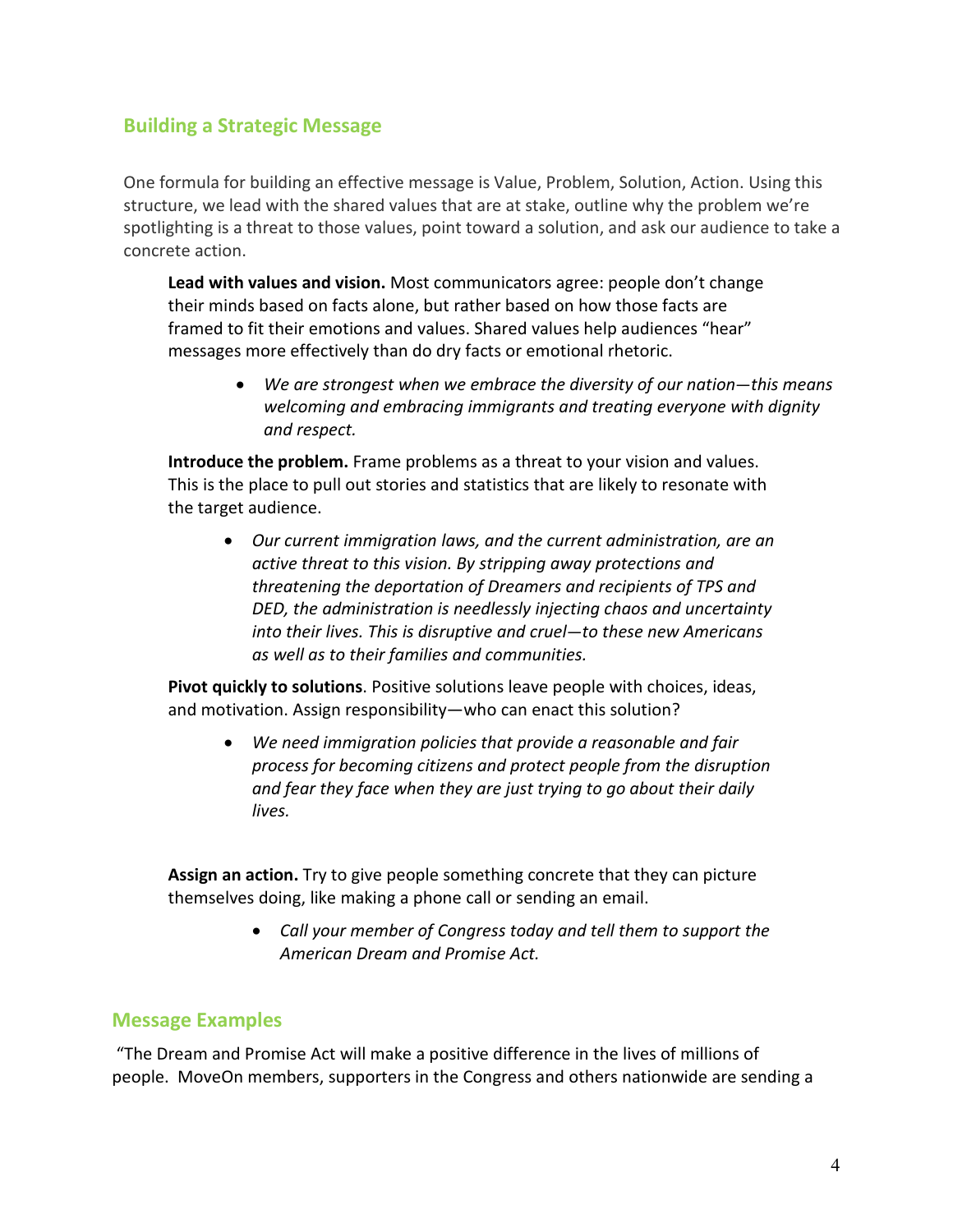clear message that we believe this must be a country that welcomes and celebrates immigrants—not one that demonizes them."

-Reggie Hubbard, Congressional Liaison and DC strategist, MoveOn

"The Dream and Promise Act would provide permanent relief and a path to citizenship for the millions of immigrants Trump has targeted. It is an important step toward securing justice for all of the immigrant families who live and work in our communities. We recognize that the road ahead is long, but we won't rest until we have secured permanent protections for all immigrant families, starting with passage of this bill in the House."

-Angel Padilla, Policy Director, Indivisible Project

"We are building a world where immigrant communities, people of color and all marginalized communities are able to live with dignity and free from fear."

-Jonathan Jayes-Green, Co-Founder and Director, UndocuBlack Network

"The Dream and Promise Act of 2019 creates a path to permanent status in the United States for DACA, DED, and TPS holders, and through its introduction, Congress is working to uphold the universal human rights to life, safety, and family unity. Under the [Universal Declaration of](http://www.un.org/en/universal-declaration-human-rights/)  [Human Rights,](http://www.un.org/en/universal-declaration-human-rights/) 'Everyone has the right to life, liberty and security of person,' and 'family is the natural and fundamental group unit of society and is entitled to protection by society and the State.' The House's Dream and Promise Act of 2019 promises to bring our nation's laws into closer alignment with that vision."

-Unitarian Universalist Service Committee

"The Dream and Promise Act provides a clear, attainable pathway to U.S. citizenship. For Dreamers, people with DACA, TPS, or DED, and others eligible for such statuses who may not have applied, the United States is their home—and, in many cases, has been for decades. We are integral members of our communities and have a future *here*. By providing permanent protections and a pathway to citizenship for these communities, this legislation recognizes that we are Americans in all but 'paper' and deserve to live our lives with security and stability in the place we call home.

"The bill does not trade granting protections to some communities for funding harm to others. This is a critical point. This bill does not trade *protections for immigrant youth and people with TPS or DED* for *further militarization of our border communities or expanded immigration policing of our communities or detention of immigrants*—a tradeoff that would only inflict more pain on our communities and result in more deportations. It also does not make any changes to existing channels of immigration in exchange for protections.